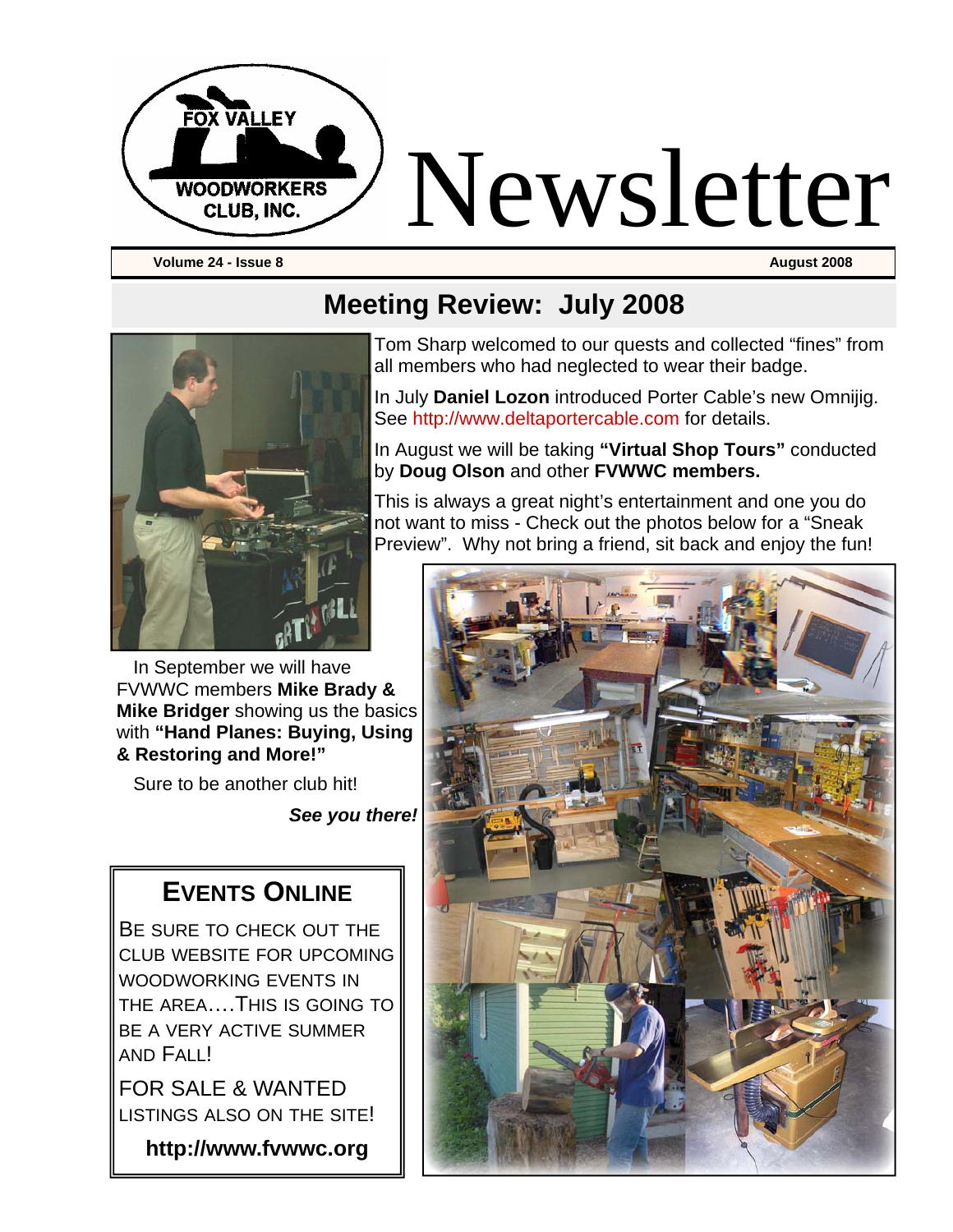## **FVWWC Events Calendar**

| Aug 2008  TBA: "Hands-On " Hand Tool<br><b>Workshop - Members ONLY!</b>                                                                                                      |
|------------------------------------------------------------------------------------------------------------------------------------------------------------------------------|
| Aug 5th  Tue  6:30 p.m.  FVWWC Shopsmith SIG Meets                                                                                                                           |
| Aug 5th  Tue  6:30 p.m.  FVWWC Hand Tool SIG Meets                                                                                                                           |
| Aug 5th  Tue  7:30 p.m.  FVWWC General Meeting: Doug<br>Olson & fellow FVWWCers bring<br>us "Virtual Shop Tours 2008" -<br>contact Doug to participate:<br>DOLSON123@aol.com |
| Aug 20th  Wed  9:00 a.m.  FVWWC's Breakfast Club: Red<br>Apple Restaurant - 414 S Schmale<br>Rd - Carol Stream, IL                                                           |
| Sep 2nd  Tue  6:30 p.m.  FVWWC Shopsmith SIG Meets                                                                                                                           |
| Sep 2nd  Tue  6:30 p.m.  FVWWC Hand Tool SIG Meets                                                                                                                           |
| Sep 2nd  Tue  7:30 p.m.  FVWWC General Meeting: Mike<br>Brady & Mike Bridger present<br>"Hand Planes: Buying, Using &<br><b>Restoring and More!"</b>                         |
| Sep 16th  Wed  9:00 a.m.  FVWWC's Breakfast Club                                                                                                                             |
| Oct 7th  Tue  7:30 p.m.  FVWWC General Meeting: Rich<br>Rossio presents "New Turning<br>Tricks for Turners New & Old"                                                        |



## **FVWWC Officers & Staff**

**woodworkers@fvwwc.org** 

| President                                | <b>Tom Sharp</b>           |
|------------------------------------------|----------------------------|
|                                          | thomas.sharp@sbcglobal.net |
| Past President  Ron Gilkerson            |                            |
|                                          | (630) 879-8756             |
|                                          | rongilker@hotmail.com      |
| Vice President  Matt Gauntt              |                            |
|                                          |                            |
|                                          |                            |
| Program Committee Robin Blair            |                            |
|                                          | blairr@saic.com            |
|                                          | <b>Ron Gilkerson</b>       |
|                                          | Doug Olson                 |
| Membership  Larry Maher                  |                            |
| Editor/Webmaster  Linda Christensen      |                            |
|                                          | woodworkers@fvwwc.org      |
| Library Committee  Dave Dockstader       |                            |
|                                          | <b>Rick Moss</b>           |
|                                          | <b>Tom Zillman</b>         |
| Raffles/Photographer Charlie Christensen |                            |
| Show & Tell MC  Matt Gauntt              |                            |
| Show Chairman  Mike Madden               |                            |
| Toy Drive/Club Logo Items Gail Madden    |                            |
| Member-at-Large  James Nellis            |                            |
| Audio/Visual Tech Robin Blair            |                            |
|                                          |                            |
|                                          |                            |
| Shopsmith SIG Chairman Dave Dockstader   |                            |
|                                          | (630) 851-8118             |
|                                          | sourceror@sbcglobal.net    |
| <b>Hand Tool SIG Chairmen</b>            | <b>Mike Brady</b>          |
|                                          | mbrady25@comcast.net       |
|                                          | <b>Mike Bridger</b>        |
|                                          | bridger.mike@gmail.com     |

# **FVWWC MONTHLY DRAWING**

### **July's Regular Monthly Drawing:**

**1st Prize: Bosch 5" Random Orbital Palm Sander...................................Jim Hildreth 2nd Prize: Bosch Tote ................................................................................Jim Simnick** 



All proceeds go to the general operating fund of FVWWC to enable us to give more back to the membership. *Get your tickets early to be part of the fun & a chance to win!* More great items to choose from in the August drawings, including a **Work Sharp WS3000 Sharpening System**.

Don't forget, we are also running another **"Special Raffle"** for a **TurncrafterPro VS Midi Lathe** and everything you need is included in this kit we put together with the help of **Rich Rossio** and **Penn State Industries**. *Read about the "Bonus Package" on page 3!*

**REMEMBER:** These are "Member's ONLY" features to give our members more chances to win!

### **Charlie Christensen - FVWWC Raffle Chairman**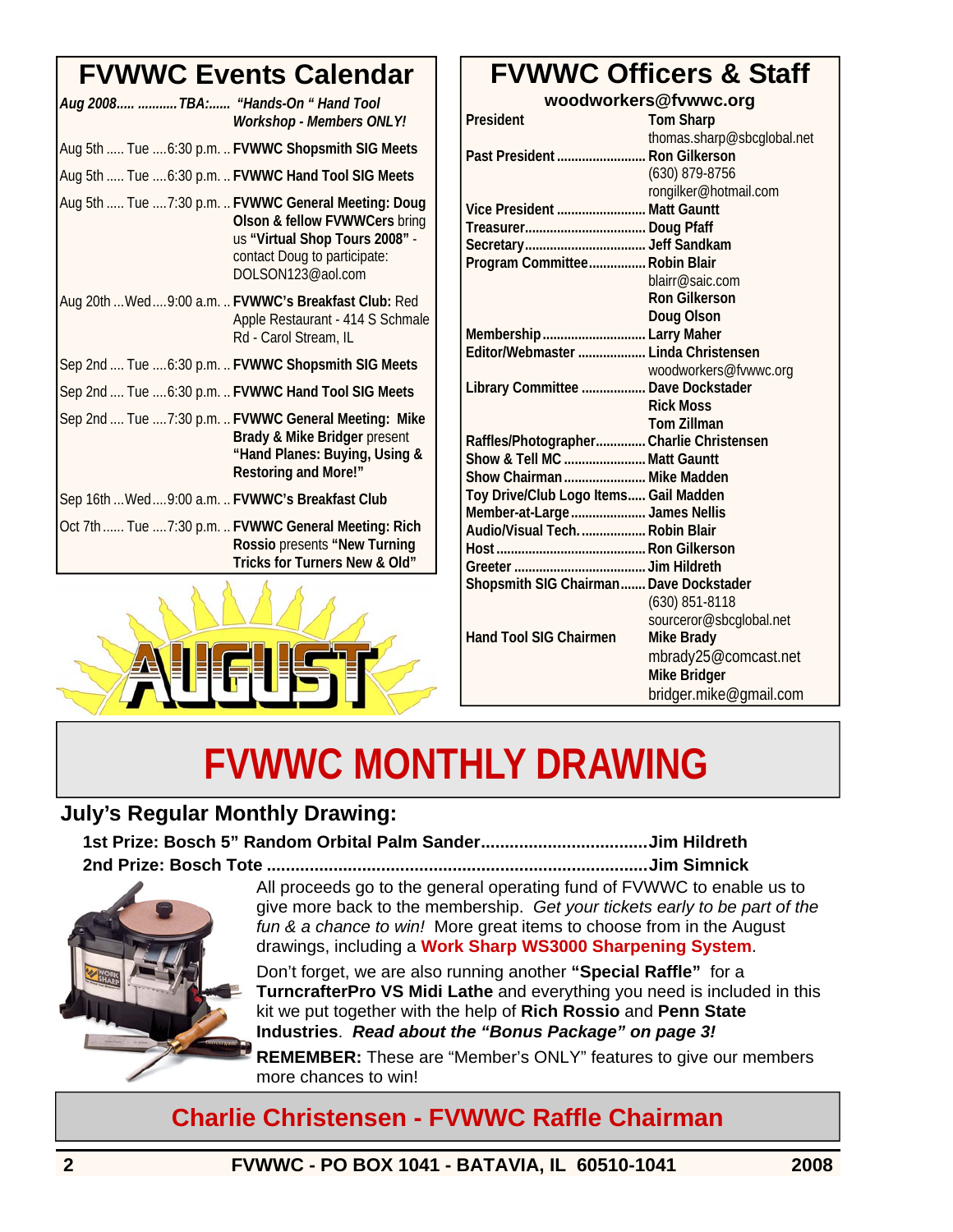

### **FVWWC's Shopsmith SIG Report**

The Shopsmith Special Interest Group (SIG) meets at 6:30 on the first Tuesday of the month, just before the FVWWC meeting, in the vestibule of the Bethany Lutheran Church. The purpose of the group is to share experience, ideas, and fun and explore all the possibilities available with the Shopsmith. You don't even have to own a Shopsmith to join us.

 If you are interested in the little machine that can, please join us.

**Dave Dockstader 630-851-8118 sourceror@sbcglobal.net**



### **FVWWC's Hand Tool SIG**



The Hand Tool SIG will be holding their first "hand's on" Workshop in August. *This will not replace the SIG meeting prior to the regular Tuesday night meeting on the 5*th*.* 

Exact date and theme for the Hand Tool Workshop will be announced soon.

**Hint:** The skills learned at the July 19<sup>th</sup> Sharpening Seminar will be put to good use.

**Mike Brady**  mbrady25@comcast.net

**Mike Bridger**  bridger.mike@gmail.com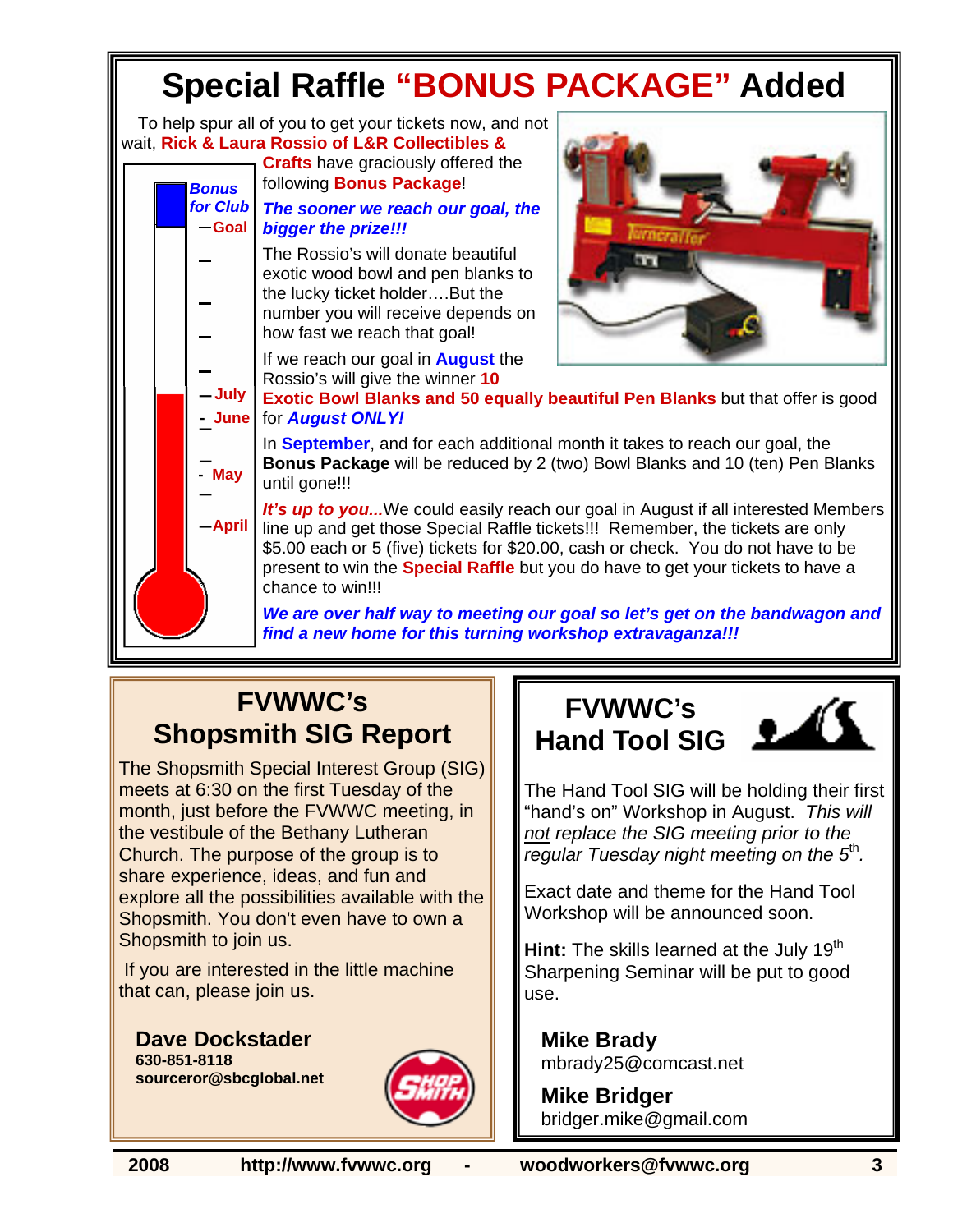**& Reprinted from the Dec. 2006 issue of "Wood News Online" by Highland Woodworking** 



### **Branch to Bench: The Birth of a Design**

### **by Richard McCandless**

When an idea and an opportunity come together, it can mean satisfying work. In 2005 I flew to England with a church choir. I noticed benches, both ordinary benches and unusual purpose-built ones. Something clicked. Some yellow locust trees had fallen on our property. Locust is known for resisting rot - people say that if two posts are planted side by side, one steel and one locust, the locust post will still be standing when the steel one is gone. Yellow locust was once a furniture wood but the supply was too small to meet demand and other woods replaced it.



Why not make a bench from the fallen locust? Weavers have "sheep to shawl"

events, so this could be "branch to bench." Here was a chance to mill the wood, make the parts, and use the result right where the trees had grown. A brick circle in a new landscaping project looked like the perfect spot for it. My collection of tools and woodworking experience finally looked large enough to do this kind of work.

Chances are there's nothing in this project that you haven't thought of doing yourself. It may inspire you to try one of the "what-ifs" bouncing around in your head.

Benches and chairs are two of the most satisfying things you can build. They're useful. They can be beautiful. While we put our stuff in boxes, bowls and bureaus, we put our whole selves in benches and chairs.

And benches are all over. You've heard of deacons' benches, stadium benches, park benches, and mourners' benches (not to mention workbenches, which are really tables). American coaches can bench a player, and members of a parliament may be back-benchers. Walt Whitman wrote of the place "where bee-hives range on a gray bench in the garden, half hid by the high weeds," and Wordsworth of the "cottage bench or well-spring where the weary traveler rests."

Benches invite us to stop and sit. They seem to say have a seat, take a load off, 'bide a wee, rest your feet. Making one, using it and seeing people sit on it is rewarding.

Every project is an experiment. I never made a bench or designed anything with this many parts. It would be a new experience to cut the stock, create a one-of design and make more than 40 mortise and tenon joints.

#### **PLANNING**

The work began with a sketch. Taking stock (so to speak) of the logs on hand, I let the wood control the design. Its size, shape and quantity established the bench's length, the fortunate curves of the front and rear legs and the sizes of some parts. Think of this design philosophy as "sufficiency," not perfection. I wanted the bench to be good for its job, which is to seat one or two people comfortably and stand up to the weather. It's a natural approach to design and it fit the purpose. On a piece of quarter inch plywood I drew a full sized pattern of the bench ends, the parts with the arms. These were the complicated assemblies and this forced me to draw the joints involved. Since the project stretched on for several months with many interruptions, the pattern was a reference whenever I started work again. I've since read that a famous school of cabinetmaking has its students do a full sized pattern for every piece of furniture they make.

To be sure there was enough stock I wrote check lists, marked pieces, set them out in order and made lists again. With so many parts there was no way I'd remember what I wanted to do with any one rough piece.

To fit in the brick circle, the bench was designed to bend with an included angle of 155 degrees. The angle made me haul out high school trigonometry so the seat depth in the center would let the front and back edges be parallel. That is, the seat is about an inch deeper in the angle of the bench than at either end because the center rail is in effect the hypotenuse of a triangle.

#### **TOOLS, METHODS AND FINISHING**

Split and chain sawn, the rough stock sat in the garage to dry. Indoors it would have dried too much, because the bench is outdoor furniture. After several months the stock was dimensionally stable.

*continued on page 6*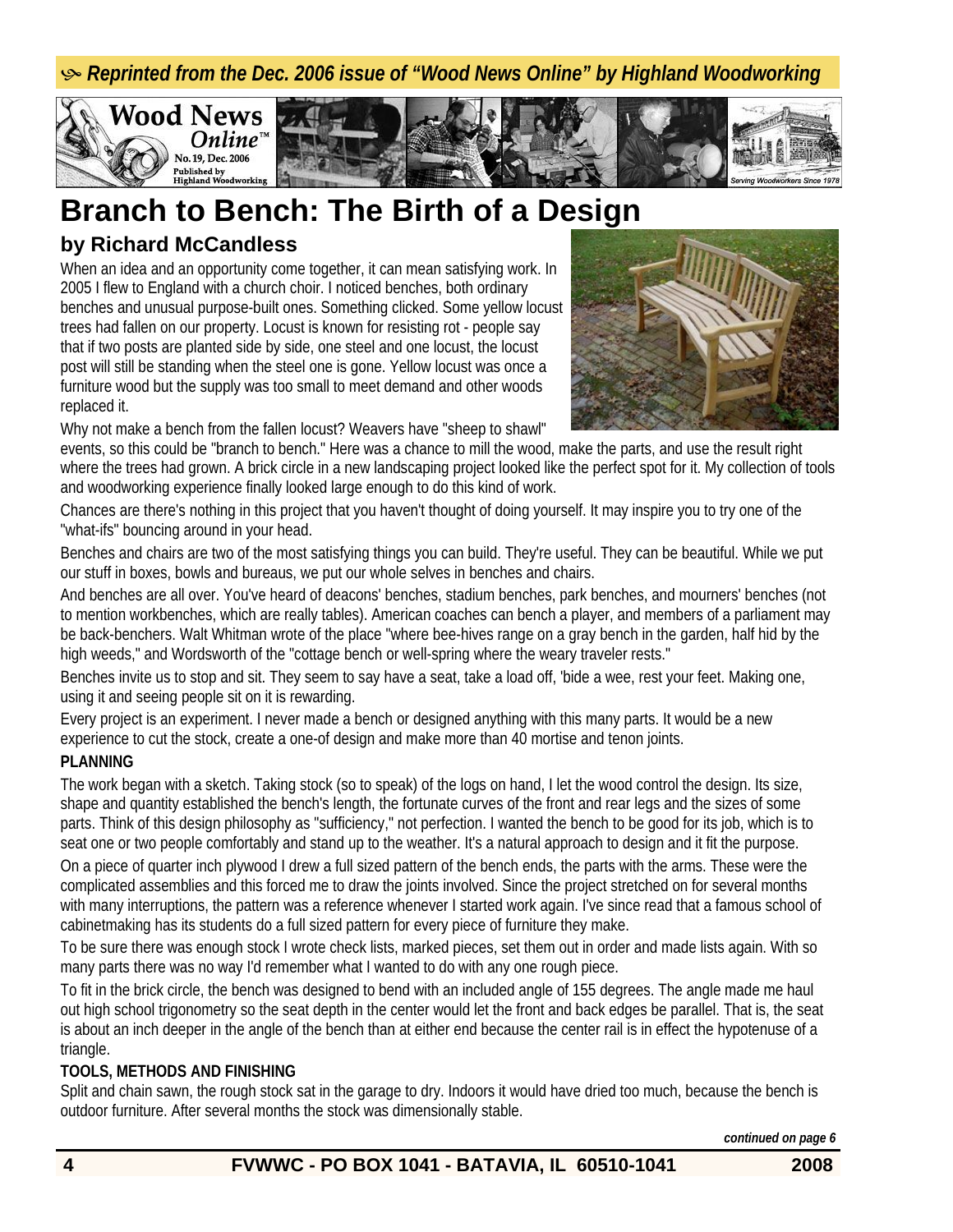# **Make a Chisel Handle**

Create a custom handle for your socket chisel in ten steps and practice basic hand tool use along the way

#### by Bob Smalser

I prefer to make my own socket chisel handles rather than stick with the one that came from the manufacturer. I can shape them to fit my hand and my working style, and I can use a dense hardwood of choice, such as hickory, ash, or oak. Most of the time I make chisel handles on the lathe. However, if you don't have a lathe the

process can be accomplished just as well -- though maybe not as fast -- with a drawknife, spokeshave, rasps, and files. The following 10-step process illustrates my method. I took these photos as I shaped two framing chisel handles on a job site. Click on each image to see a larger view.

#### **STEP 1: Rough cut a 16-sided workpiece**

Begin by milling a piece of stock for the tool handle to rough dimensions; about 2-in. square by 10 in. long. I leave the workpiece extra-long so there is sufficient stock to mount in a vise. I'll cut it to length later. Remove the four corners of the workpiece on the tablesaw with the blade tilted to 45 degrees. This will leave you with an eight-sided workpiece. Then use a hand plane and remove the eight corners until you have a 16-sided workpiece. I use two planes for the job -- one set course for the first few cuts and one set fine for the last, finishing cut.

#### **STEP 2: Shave it close to round**

Next, use a spokeshave to remove the corners on the 16-sided workpiece until it has 32 sides. I support the workpiece with my shave horse. However, most woodworkers don't have a one of these specialty benches, so this can be done at the workbench, securing the workpiece between bench dogs.

#### **STEP 3: Mark out the ferrule tenon**

With the handle close to round, fit the ferrules on the striking ends of the handles. These are simple sections of 1-1/4 in. dia. brass pipe salvaged from an old plumbing fixture with a hacksaw and buffergrinder. Mark the center and then use a pencil to mark the inner diameter of the ferrule.

#### **STEP 4: Cut the ferrule tenon**

With the ferrule circumference and depth laid out, use a handsaw and chisels to cut the round tenon. A piece of masking tape on your dovetail saw functions as a depth gauge for the should cut. Then pare away the waste with a gouge and chisel. The ferrule should fit tightly over the tenon, and you can use a patternmaker's rasp to do any final fitting. In order to achieve an extremely tight fit, I heat the ferrule to expand the metal just before driving it on with a mallet. I also coat the wood tenon with a bit of thickened and dyed epoxy. I like to create a thick bed of epoxy at the shoulder, so the ferrule won't act as a riving knife and split the wood when struck. Last, I drive on the hot ferrule.

**QUICK TIP:** Why use epoxy? thickened epoxy provides a microscopically perfect fit and rock-hard surface, so when the handle is struck thousands of times during its life, there will be minimum wood crushing and the resulting cam action that will eventually wear it out. When it has to be replaced eventually, it is a simple matter to heat the metal to the 110 degrees required to break the epoxy bond.

#### **STEP 5: Create the tapered tenon for the socket**

I do similar work to fit the chisel sockets. Since these are tapered, I find it convenient to use the sanding disk on the buffer-grinder. As I'm removing waste, I'll drive on the socket occasionally to mark high spots on the wood. You can see the high spots where the fibers have been crushed shiny by the drive fit. You can also use sooty smoke from an alcohol lamp burning mineral spirits, Prussian Blue machinist's layout paste, or even lipstick, to perform the same function.

#### **STEP 6: Determine a shape**

With the ferrule and socket ends complete, turn your attention to the handle. These chisels will pare more often than chop, so I want a compromise between a traditional framing chisel handle and the longer handle for a slick. As my favorite handle shape is one I used for turning the cherry handles















*continued on page 6*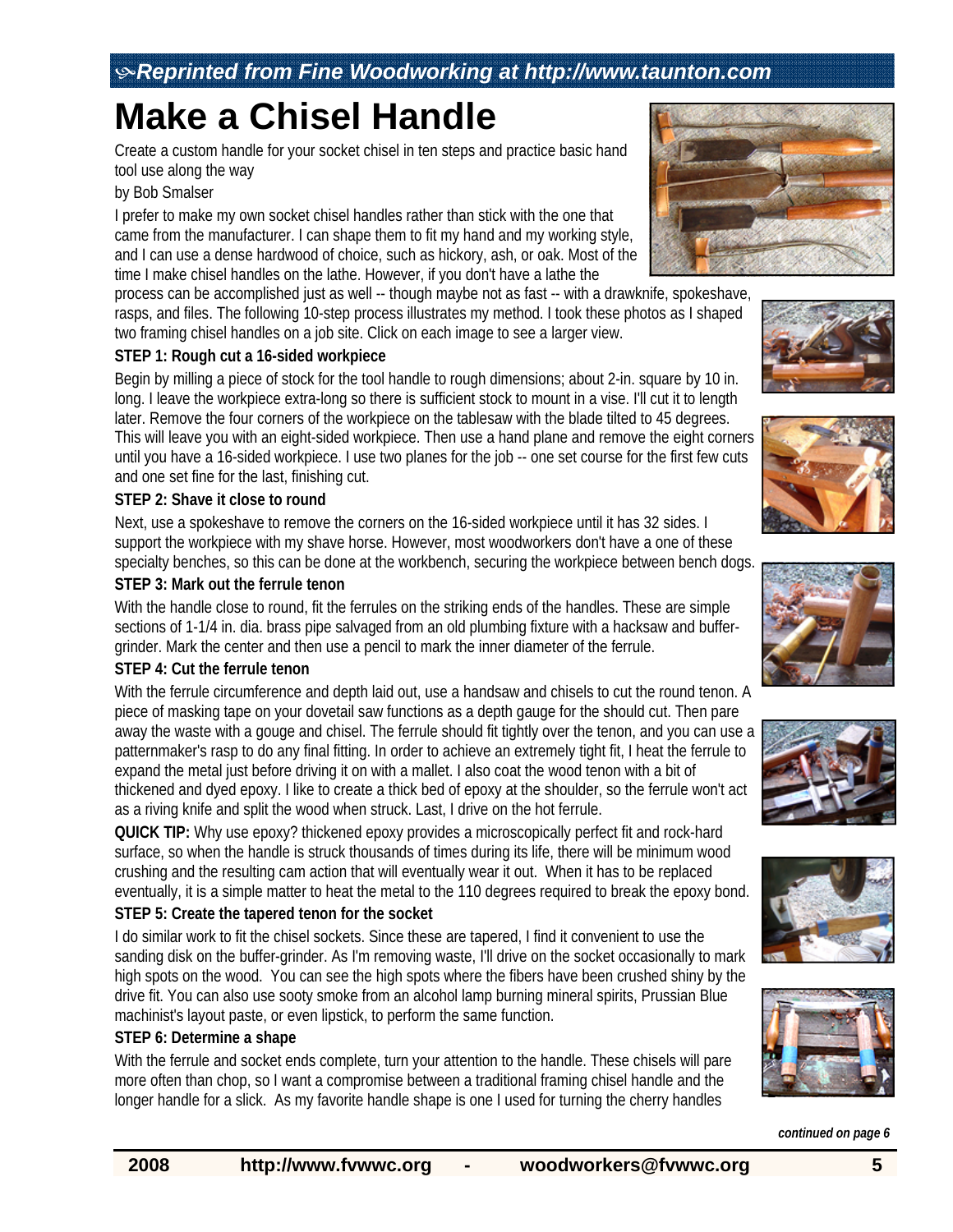#### *continued from page 4*

Resawn, which means logs turned into lumber, made good use of the sixteen inch band saw I bought from its previous owner last year. The big saw is no weakling but in dense locust four or five inches thick it still cut slowly. Part way through the work I replaced the old blade with a Wood Slicer band saw blade from Highland Hardware and the improvement was dramatic. Immediately the saw cut easier, faster and smoother.

From dried, rough pieces the jointer and portable planer produced stock for each part. Since the design was in part driven by the available wood, I found myself going back to these tools many times.

There are lots of ways to cut mortises and tenons. Here the plunge router was a good tool for mortises. The part to be mortised was clamped to a simple homemade wooden template. With a template guide bushing and a spiral upcut bit the router made the job quick. To cut tenons I went back to the band saw, always leaving them a little fat and trimming later. Big mortises and tenons engaged lots of wood in the joints.

Sharp chisels were crucial. They let me clean and adjust the mortises and tenons. (If you've never sharpened that chisel of yours, do it – even new from the store they aren't truly sharp.) My wife got used to occasional pounding noises from the basement and my ears got used to the earplugs and earmuffs.

The bench sits outdoors and "finish sanding" started and ended with a 60 grit disk on the random orbit sander. To round the arm rests I experimented with a coarse flap disc on an angle grinder. That removed lots of stock very quickly but was harder to control.

Locust is so durable that I'm leaving the bench unfinished. In a few months it will weather to grey.

Final assembly was outside because the bench is more than five feet long. Within minutes my wife and I had benchtested...er, tried it out, and guests gave it a trial sitting that evening. We all declared it a success. It's nice to see how the bench gives life to an overlooked spot. Today the locust bench sits about a hundred yards from where its wood grew, inviting us to enjoy the outdoors.

#### **Highland Hardware | 1045 N. Highland Avenue, NE | Atlanta | GA | 30306 | 404.872.4466 www.highlandwoodworking.com - www.woodnewsonline.com**

#### *continued from page 5*

for Grandpa's old drawknife a couple decades ago, I simply eyeball the proportions for the new handles and lay out my guidelines using masking tape that I will simply slice through during shaping.

#### **STEP 7: Install the handle before shaping**

The sockets are also driven on with thickened epoxy, as detailed in step four. After the epoxy cures, rough out the handle using a coarse spokeshave. This is where you get to be creative. Since this is made by hand, you have the opportunity to make the handle fit your hand.

#### **STEP 8: Rasps work well for detailed shaping**

I finish the rough shaping with a coarse rasp. If you are confident using successive grades of abrasive paper, you should be just as confident with rasps. The work looks ugly, but the ugliness only extends to the depth of the

teeth, and is removed with successively finer rasps with finer teeth -- just like sandpaper. Rasps are really precision instruments. Learn to use them, and you will never need to use a power sander on a rounded surface like these. Finish sanding becomes a snap.

#### **STEP 9: Sand to a smooth surface**

I finish sand the shaped handle in minutes with successive grits beginning with 80 grit and ending with 220 grit. I use a 600-grit abrasive to polish occasionally as I go to reveal the sanding scratches I

missed. I also dampen the wood with water between each grit. Water reveals scratches I missed, but more importantly, it swells the fibers in those scratches so they can be removed with little hollowing of the surface. Water will also prevent the grain from raising beneath your finish when the tool gets wet for the first time. To finish the handle, I prefer a thin wiping varnish rubbed out with paste wax and fine steel wool.

#### **STEP 10: One down, many more to go**

With one handle completed for a model, the second and any subsequent handles can be made much faster, as there is less trial-and-error during the shaping progress. The first handle takes me about 45 minutes to shape and sand; the second one will take 25 minutes. Don't try to go fast, take your time, learn as you go and enjoy yourself.







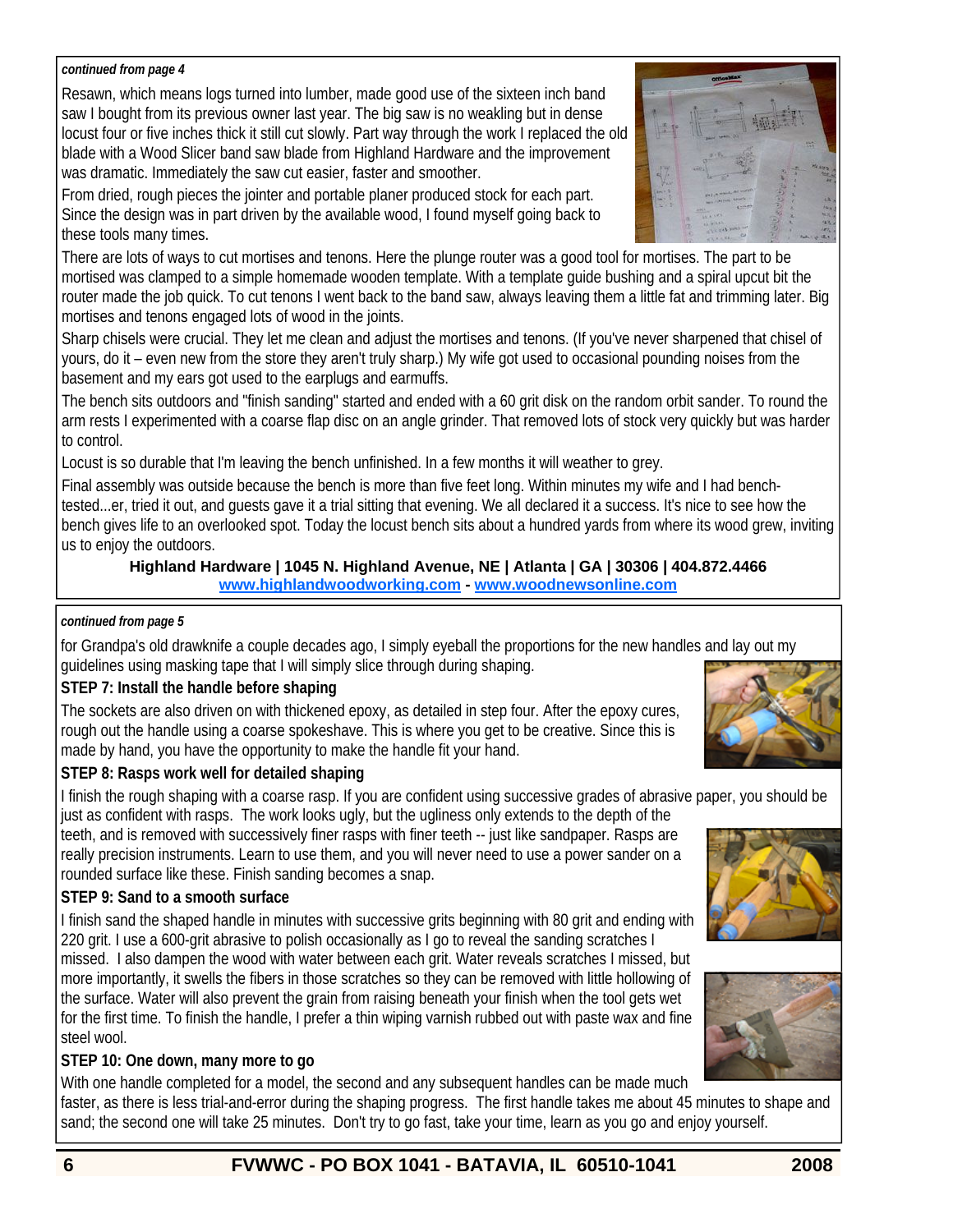# **Project 2008 Update: Birdfeeders**

Members Ron Gilkerson, Alan Blotch, Don Bouchard and Howard Van Valzah met with the folks in Rockford to go over their requested changes and modifications to the club's birdfeeder samples.

We have our first orders and, now, *we are seeking volunteers to help build/ assemble* those first birdfeeders and get us off the drawing board and ready for delivery!

Details available at the August meeting.





### **Show & Tell July 2008**

July's display was smaller than usual, due to the holiday, but interesting as always. Participating Member were:

- ¾ **Tom Sprain: Windsor Chair** of painted Ash and Basswood.
- ¾ **Howard Van Valzah: Desk Clock, Layered Garden & Church Cross** of various woods with a variety of finishes.
- ¾ **Mike Brady: Stickley Style Side Table** in Quartersawn White Oak with lacquer finish.
- ¾ **Floyd Johnson: Stylized, Decorative Rooster** of unknown wood with painted finish and decoration.
- ¾ **Stan Anderson: Tic-Tac-Toe Gameboard** in Oak base with poly finish and Poplar beads.

*See you all again next month!*